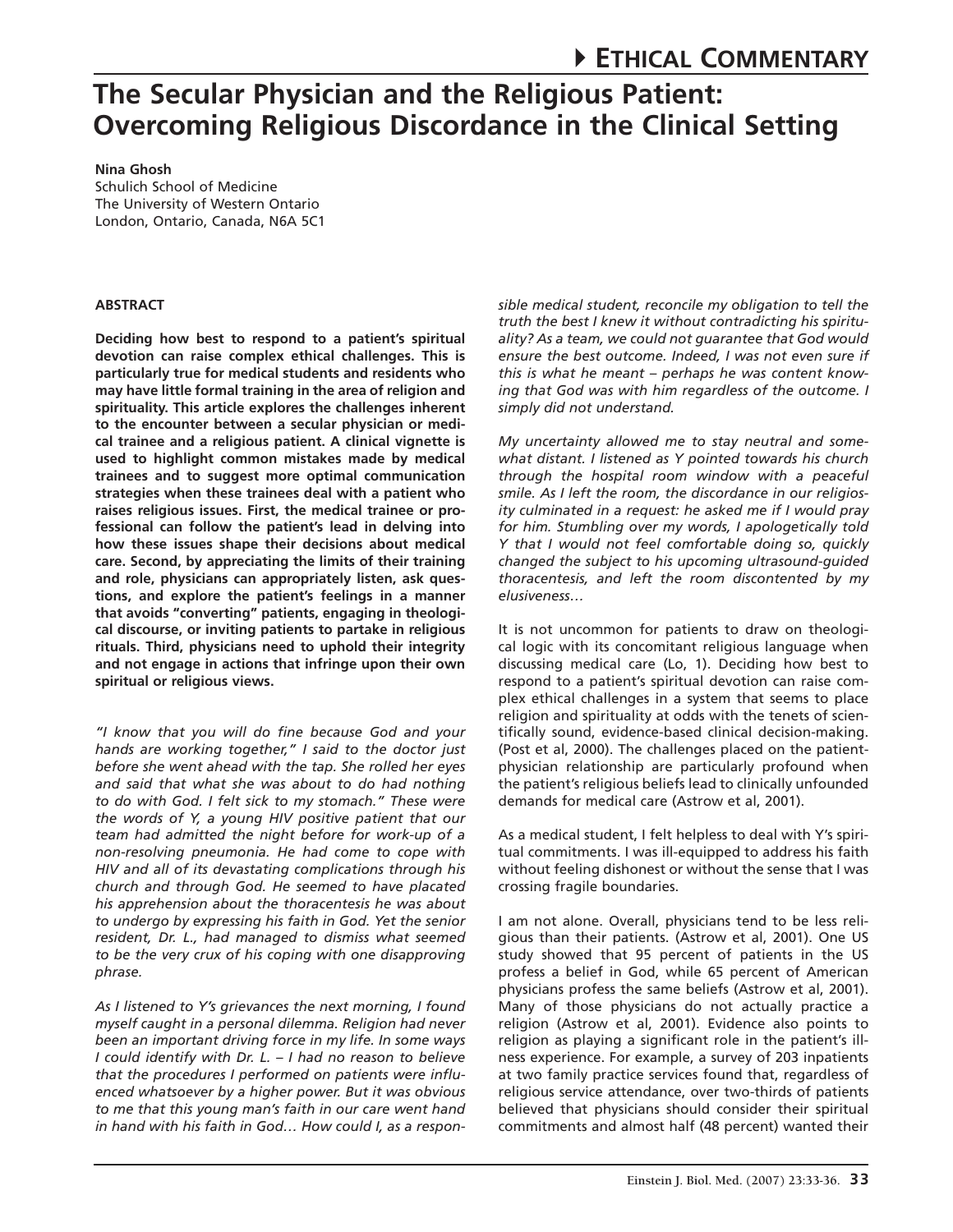physicians to pray for them (Astrow and Sulmasy, 2004). In a sample of patients facing serious illness, Hebert et al. found that the majority of patients saw the role of spirituality in medical encounters as crucial to the interpersonal relationship and psychosocial care given by physicians (Hebert et al., 2001). Indeed, when patients sense that their spiritual concerns are ignored in clinical environments, many of them are compelled to turn away from effective medical treatment (Post et al, 2000). Despite this, physicians rarely discuss spirituality with patients or consult the services of pastoral professionals (McCord et al., 2004). This is not surprising since responding to a patient's spiritual needs evokes a myriad of professional ethical issues and perhaps the easiest way to stay within professional boundaries is to elude the issue of spirituality altogether.

Yet what is easiest is undoubtedly not always conducive to an effective physician-patient relationship, as exemplified by the above vignette. With the risk of reducing the complexity of patient spirituality to medical terms, it may in fact be detrimental to patient outcome to overlook the spiritual dimension (McCord et al., 2004). Patient spirituality and religiosity have been shown to be correlated with "reduced morbidity and mortality, better physical and mental health, healthier lifestyles, fewer required health services, improved coping skills, enhanced well-being, reduced stress, and illness prevention" (McCord et al., 2004).

#### **Dr. L.'s Approach, Its Pitfalls, and An Alternative Approach**

The detrimental effect of Dr. L.'s dismissal of Y's comment, *"I know that you will do fine because God and your hands are working together,"* made it clear to me that the ability to deal sensitively with the spiritual needs of patients would not be bestowed on me effortlessly via the natural virtue of medical training. How could I avoid, in the future, creating a rift between myself and the patient due to discordant religious views? My goal was first to dissect what may have been at the root of Dr. L.'s discomfort with Y's comment and subsequently to define ways in which Dr. L. could have reached a feasible resolution.

Dr. L. recognized that professional boundaries were blurred by Y's belief that she was working through God. She wanted to clarify that her actions had "nothing to do with God," which was perhaps a natural reaction to Y's perception of her having "even a greater power than would occur without a religious sanction" (Astrow et al, 2001). Dr. L.'s reaction coincides in many ways with the attempt of biomedical ethics in the past few decades to focus on "demystifying" the physician's authority and "priestliness" of the past, thereby permitting "greater patient empowerment through autonomy and selfdetermination" (Curlin and Moschovis, 2004). Thus, the argument goes that since physicians occupy a distinctive position of power, it is an abuse of power and a threat to patient autonomy to use that position to provide spiritual care (Curlin and Moschovis, 2004).

The thrust of this reasoning disregards that, for the religiously devout, very few facets of life are untouched by their religious beliefs. A devout patient's religious principles may be relevant to all aspects of medical care that he seeks (Curlin and Moschovis, 2004). To gain insight into the ways such tradition shapes the patient's life enriches the doctor's care for the patient (Astrow et al, 2001). Indeed, as Curlin states, the beneficent physician who is devoted to the patient's best interests must contemplate how best to support the spiritual commitments of the patient, if and when the patient deems it is important. To respect the patient's spirituality in the patient's terms is in fact to respect the patient's autonomy (Curlin and Moschovis, 2004). By rejecting Y's spirituality, Dr. L. did not accomplish asserting her fallibility as a fellow, nondivine human being as she may have intended. Instead, she inadvertently reinforced an ethos of paternalism with a subtext of "what-you-are-saying-is-ridiculous." Thus, it follows that Y felt "sick to [his] stomach."

So how, in practical terms, could Dr. L. have resolved this conflict ie. clarifying her own need to be deemed separate from divine intervention or association without disrespecting Y's devout existence? By reframing Y's statement as an expression of hope rather than as a statement of an imagined religious ideal, Dr. L. may have recognized the underlying function of Y's statement. In many ways his statement resembles expressions of hope by nonreligious counterparts of Y that Dr. L. may have encountered during her clinical career. Thus, instead of dismissing Y's statement, increasing his anxiety about the thoracentesis and diminishing his sense of self worth, Dr. L. may have chosen to make a statement such as this:

*I understand that you may be nervous about the tap and I am happy that you are optimistic that I will be able to do a good job and I hope for the same as well. There are risks to the procedure, however, that I do need to clarify…* 

As Post et al. point out, in circumstances of suffering, faith in a higher being in the universe often serves as a source of assurance and hope which is not dissimilar in concept to a secular patient expressing optimism, as long as clinicians "attend closely to the informational needs of the patient" (Post et al, 2000). By identifying a common goal (that she "do a good job"), framing the statement as her "hope for the same," and clarifying the risks of the procedure, Dr. L. would have avoided dismissing Y's statement in a clinically consistent way without diminishing the clinical encounter (Lo et al., 2002).

### **My Approach, Its Pitfalls and An Alternative Approach**

In response to Y's comment on the importance of his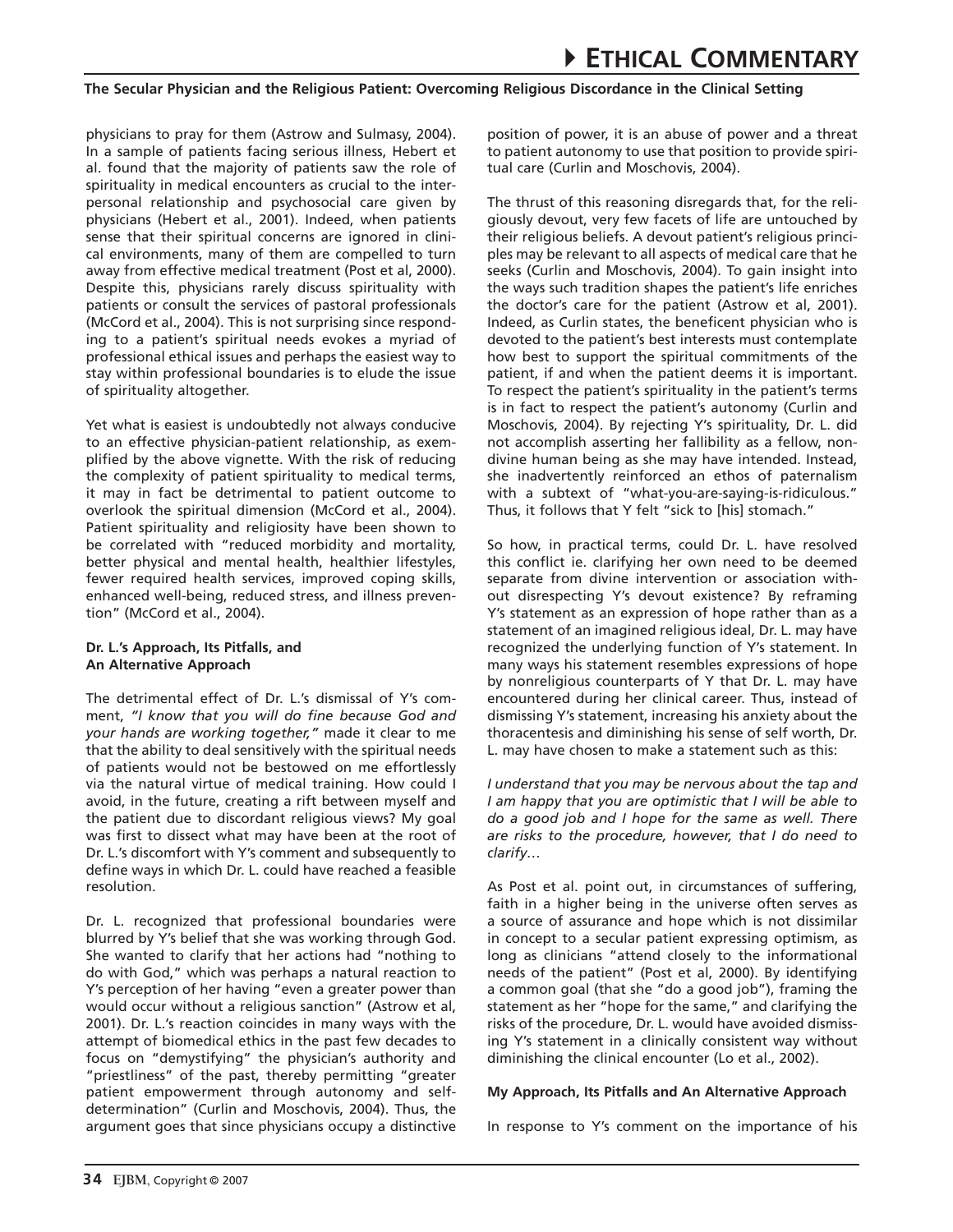church to his illness experience, I stayed silent. By disregarding Y's spiritual concerns, I inadvertently supported the "secularist critique" which purports that "once a physician acknowledges a patient's spiritual concerns, a professional boundary has been reached. Any attempt to engage the patient in further dialogue is out of place" (Curlin and Moschovis, 2004). Indeed, there were several reasons it was easier to take this approach and according to the secularist critique, it was ethically sound. This view suggests that there is little in the training of most physicians that qualifies or enables them to engage in spiritual discourse (Curlin and Moschovis, 2004). My own paucity of understanding and knowledge precluded my ability to engage with Y in any productive discourse. A deeper sense of discomfort manifested when Y requested that I pray for him. Indeed, not being used to prayer in terms of its meaning or purpose, I was afraid that by engaging in prayer I would be deceiving both myself and the patient into believing that somehow we could evoke a better outcome over and above which medical intervention could achieve.

Post et al. suggests that physician-led prayer is within acceptable limits when pastoral care is not easily accessible, when the patient requests and is intent on prayer with the physician, and when the physician is capable of praying without the pretense of faith and without the risk of patient deception, manipulation, or coercion (Post et al, 2000). Under these circumstances, one suggestion that may be acceptable to the secular physician is to "simply listen respectfully as a patient prays" (Post et al, 2000).

At the time of this encounter, I had not thought of tapping into a resource that is often overlooked: the hospital chaplain. As Handzo et al. emphasize, doctors are no more sufficiently trained to be spiritual care experts than they are for other medical specialties (Handzo et al., 2004). Handzo states that board-certified chaplains have graduate-level theological and clinical training that allows them to evaluate a patient's "faith system" and to assist the patient to channel their faith appropriately when coping with an illness. Similar to medical specialists, chaplains can consult with physicians, who can utilize this advice to deal directly with patients' spiritual concerns (Mobeireek, 2004).

Thus, without compromising my own views and maintaining compassionate neutrality, there were various avenues by which I could have maintained a cohesive, non-adversarial relationship with Y: first, by simply listening, and second, by consulting the expertise of the hospital chaplain.

#### **Conclusion**

Despite the blunders of my clinical encounter with Y, I

am grateful that the encounter, and the concomitant shortfalls of my skill in this area, effected this inquiry. I have learned that providing the empathy, compassion, and hope that are hallmarks of a good physician, are not necessarily contingent on faith (McCord et al., 2004). For the secular or agnostic health professional, religion does not have to represent an incomprehensible sphere unworthy or irrelevant to the clinical assessment. There are practical ways of approaching the patient who asserts a need for spiritual concerns. First, the physician should value the patient's views and follow the patient's lead in delving into how these issues shape their decisions about medical care, cause anguish, or provide solace (Post et al, 2000). Second, by appreciating the limits of their training and role, physicians can appropriately listen, ask questions, and explore the patient's feelings in a manner that avoids "converting" patients, engaging in theological discourse, or inviting patients to partake in religious rituals. Third, physicians need to uphold their integrity and to not engage in actions that infringe upon their own spiritual or religious views (Post et al, 2000). Indeed, addressing a patient's religiosity or spirituality creates the potential to traverse fragile boundaries in the patient-physician relationship. However, to ignore the patient who expresses an existential framework based on religion and spirituality may be even more toxic in an era of medicine that aims to treat the patient in a context that includes beliefs and values system and not just the disease.

#### **Note**

This essay was selected as winner of the Trachtenberg Essay Contest, 2005. Nina Ghosh was a medical student at the time of submission for consideration of the above award.

The author would like to thank Dr. Lois Champion and Dr. Valerie Schulz from the Schulich School of Medicine, Department of Anesthesia for encouragement and helpful comments.

#### **References**

Astrow, A.B., Puchalski, C.M., Sulmasy, D.P. (2001) Religion, spirituality, and health care: social, ethical, and practical considerations. *Am. J. Med.* **110:**283- 287.

Astrow, A.B., Sulmasy, D.P. (2004) Spirituality and the patient-physician relationship. *JAMA* **291:**2884.

Curlin, F.A., Moschovis, P.P. (2004) Is religious devotion relevant to the doctorpatient relationship? *J. Fam. Pract.* **53:**632-636.

Handzo, G Koenig, H.G., Groopman, J. (2004) God at the bedside. *N. Engl. J. Med.* **351:**192-193.

Hebert, R.S., Jenckes, M.W., Ford, D.E., O'Connor, D.R., Cooper, L.A. (2001) Patient perspectives on spirituality and the patient-physician relationship. *J. Gen. Intern. Med.* **16:**685-692.

Lo, B., et al. (2002) Discussing religious and spiritual issues at the end of life: a practical guide for physicians. *JAMA* **287:**749-754.